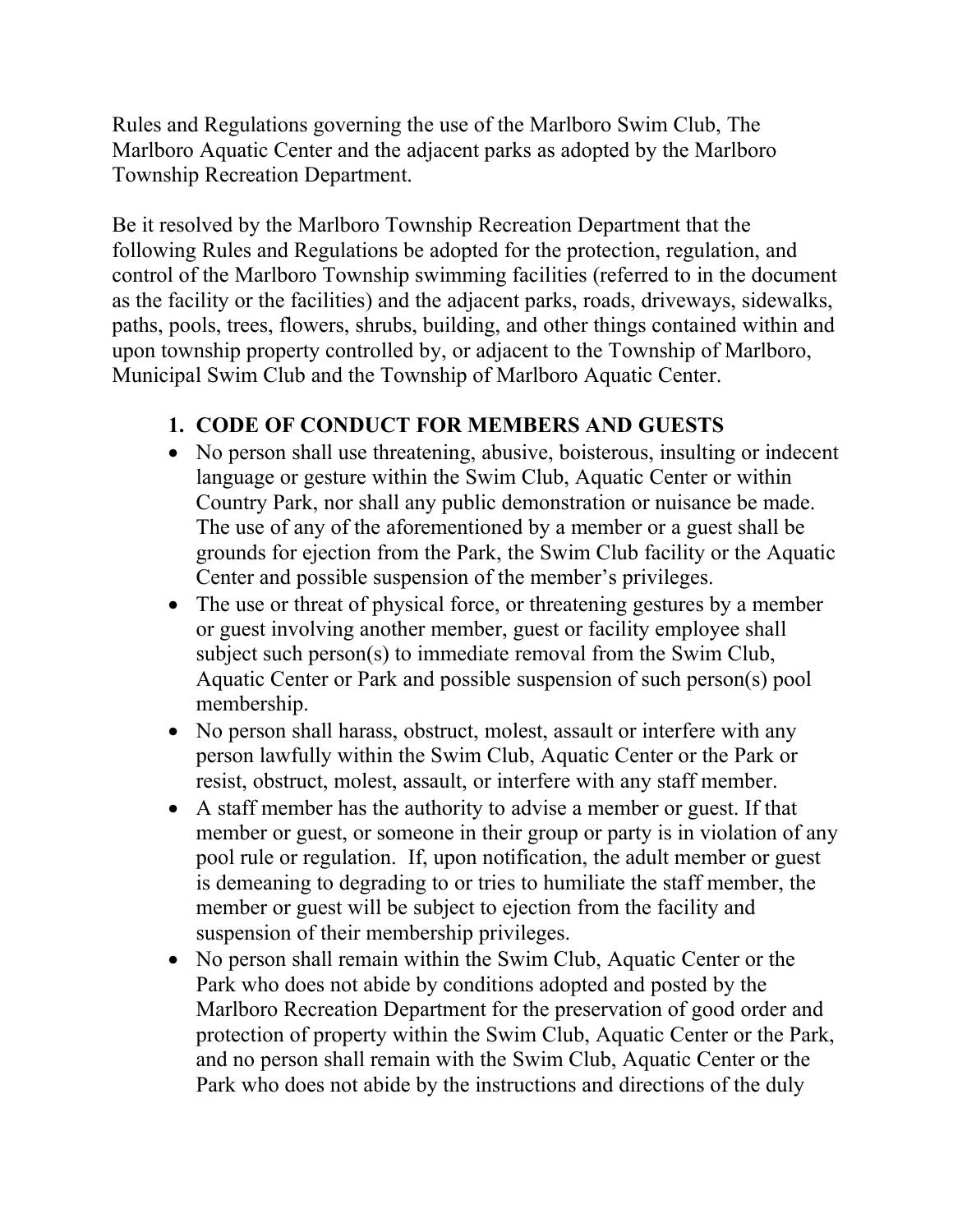authorized staff in the lawful performance of their duties. Any person directed by the on-duty manager to leave the Swim Club, Aquatic Center or the Park shall do so promptly and peaceably.

- No person shall appear at the Swim Club, Aquatic Center or in the Park in a state of nudity or commit, perform or engage in lewd, lascivious, obscene, illicit, carnal or indecent act of behavior, and no person shall make any indecent exposure of his or her person.
- In the event that a member's privileges are suspended, they shall not be allowed into the facility for the duration of the suspension.
- In the event a member's conduct warrants, in the opinion of the management on duty, suspension of facility privileges, a request by the member may be made in writing and delivered to the Swim Club office, the Swim Club Board of Directors to conduct a Conduct Review Committee comprised of not less than three (3) Board members to review the action taken by the Swim Club manager. Such hearing shall be held no later than three (3) business days after the request for a hearing is received by the Swim Club office in the Annex Building at the Municipal Complex. In the event the Conduct Review Committee finds the suspension to be warranted, the action of the Conduct Review Committee can be appealed to the full Board at the next regularly scheduled meeting by delivering a request for such appeal in writing to the Swim Club office at least forty-eight (48) hours prior to its next scheduled meeting, unless time does not allow for such notice.
- The on-duty Swim Club manager or the acting manager shall have the authority to suspend a membership and privileges in the event of a violation of a pool rule or regulation. Likewise, a guest may be ejected from the facility or the Park for any violation of a pool rule regulation.
- When asked by the on-duty manager, any person at the facility must give the manager their ID card, or another form of identification. Failure to do so shall be grounds for immediate ejection from the facility.
- If a member or guest is ejected or if a member's privileges have been suspended, any and all fees paid will be non-refundable.

### **2. CODE OF CONDUCT FOR MEMBERS WITH CHILDREN AND CODE OF CONDUCT FOR CHILDREN**

- Parents are responsible for the actions of their children and for the actions of the guests of their children.
- Any staff member has the authority to advise an adult member or an adult guest if a child is misbehaving or if the child is in violation of any pool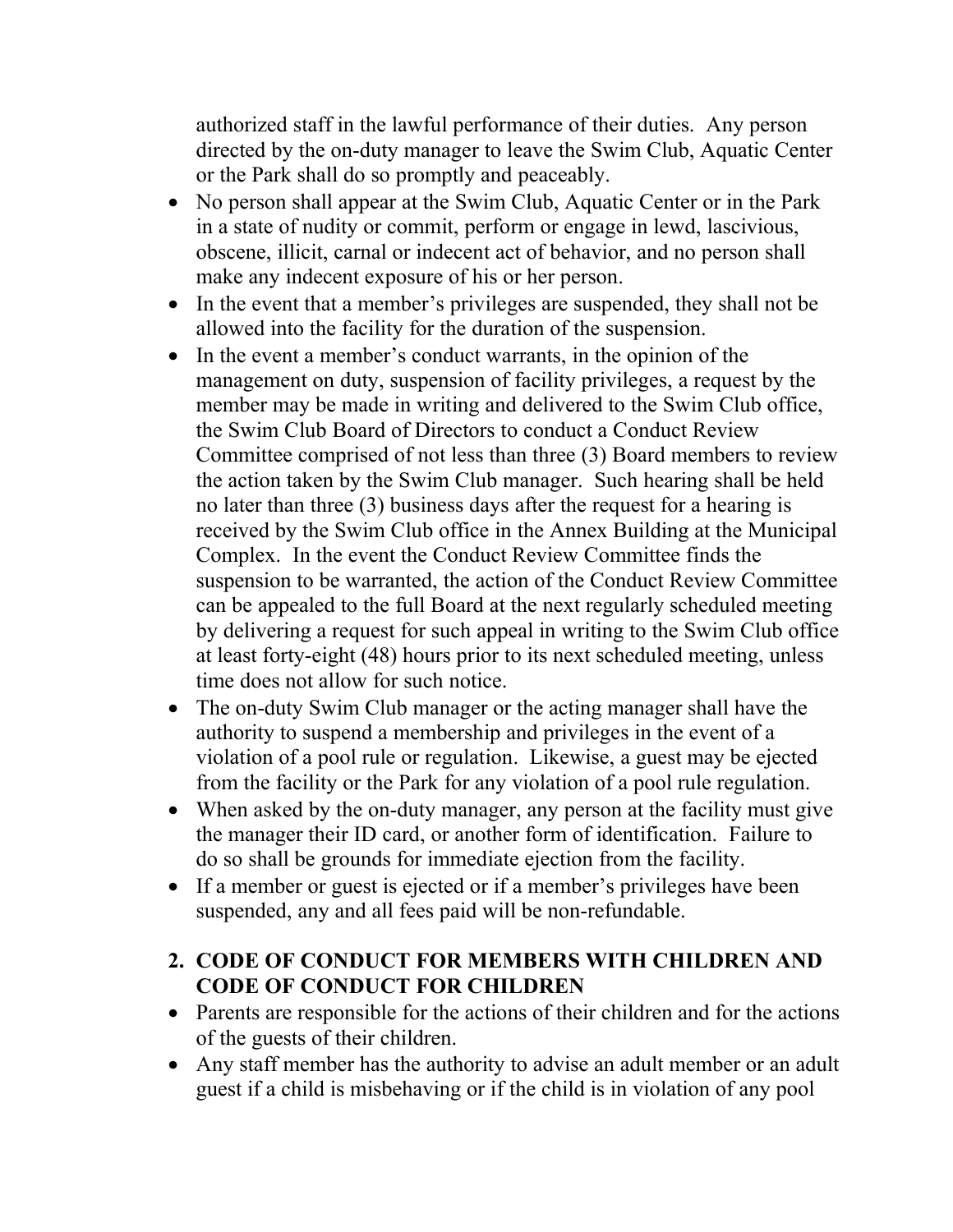rule or regulation. If upon notification, the adult member or guest is demeaning to, degrading to, or tries to humiliate the staff member, then the member or guest will be subject to ejection from the facility and suspension of membership privileges.

- Parents are not permitted to drop off children under 12 years of age and leave them at the facility unattended. Any child under 12 years of age must be supervised by a parent or an adult guardian while in the facility.
- If a child who is a member or a guest cannot swim, it is the responsibility of the parent or guardian of that child to insure that the child does not go into water over his or her head.
- Children under five years of age are not permitted to enter or to use a restroom without the supervision of a parent or guardian. Further, it is the responsibility of the parent or guardian to insure that the bathroom is left in a clean condition.

### **3. CONTAMINATION OF POOL WATER OF CONTAMINATION OF ANY AREA OF THE PARK OF FACILITY**

- Any person that intentionally or unintentionally contaminates any swim pool or wading pool, deck area, or any bathroom floor or bathroom stall partition area or any other area with fecal matter, or contaminant will, at the discretion of the facility director be immediately ejected from the facility. Further, at the discretion of the Marlboro Recreation Department, the person will be subject to loss of membership and the loss of all fees paid. Additionally, the person will be prosecuted to the fullest extent of the law.
- The parent of guardian of any infant of any child is responsible for the actions of the infant or child. If the infant or the child intentionally or unintentionally contaminates any swim pool or wading pool, deck area, or any bathroom floor or bathroom stall partition area or any other area with fecal matter or any other contaminant, the parent or guardian of the infant or child, as well as the infant or child will, at the discretion of the facility director, be subject to immediate ejection from the facility. Further, at the discretion of the Marlboro Recreation Department, the parent, guardian, infant and child will be subject to loss of membership and the loss of all fees paid. Additionally, the parent or guardian will be prosecuted to the fullest extent of the law.
- If the parent of guardian of an infant or child permits the infant or child to enter the facility or enter any pool and the infant or child wears any diaper item or apparel item which is prohibited by these Rules and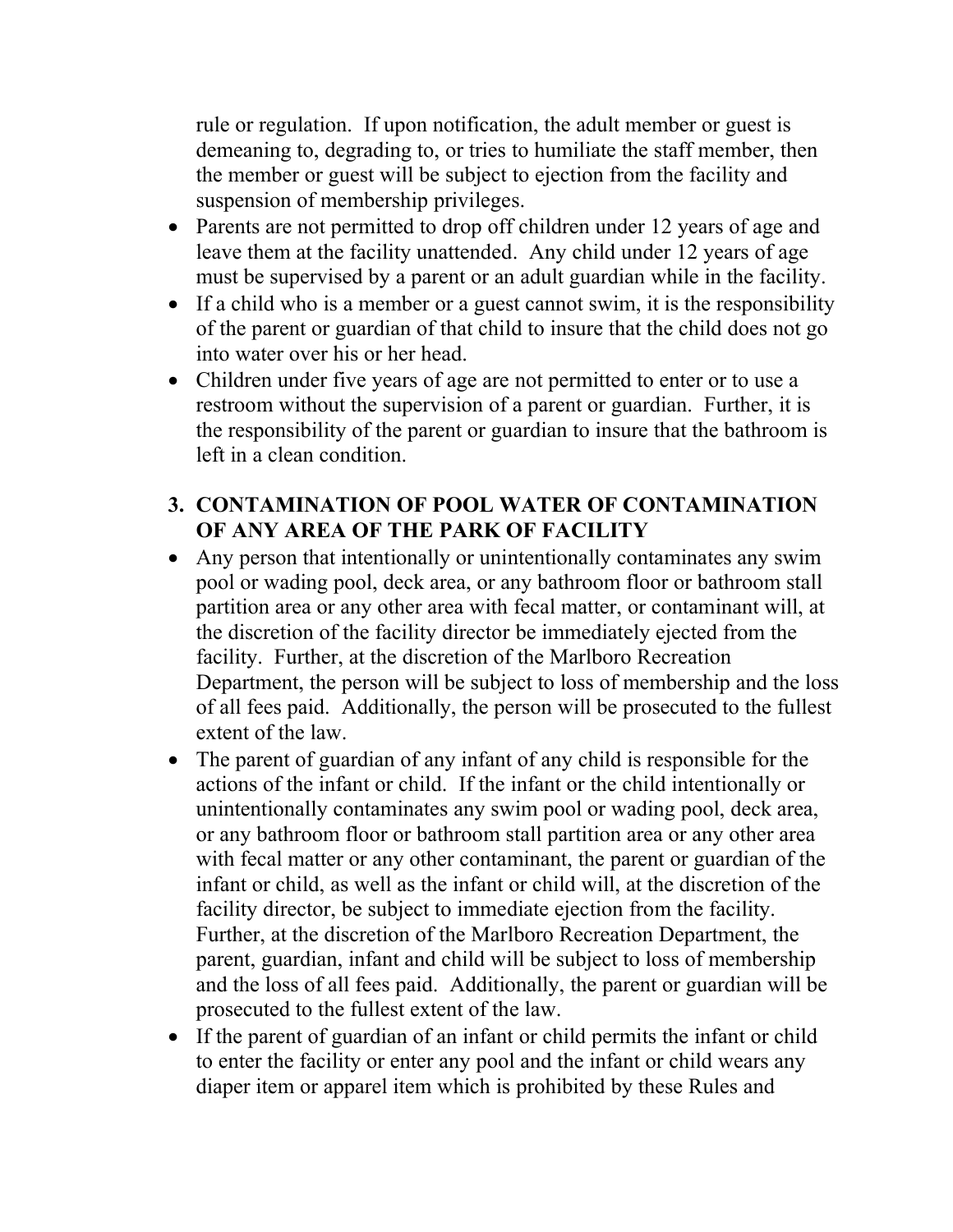Regulations, or if the infant or child fails to wear the type of diaper or apparel item which is designated in the Rules and Regulations for use in the pools or in any other area within the fenced-in area of facility, and if that infant or child intentionally or unintentionally contaminates any swim pool or wading pool, deck area, or any bathroom floor or bathroom stall partition area or any other area with fecal matter or any other contaminant, the parent or the guardian of the infant or child, as well as the infant or child will, at the discretion of facility director, be subject to immediate ejection from the facility. Further, at the discretion of the Marlboro Recreation Department, the parent, guardian, infant and child will be subject to loss of membership and the loss of all fees paid. Additionally, the parent or guardian will be prosecuted to the fullest extent of the law.

#### **4. PARENTAL RESPONSIBILITY FOR INFANTS AND TODDLERS**

- Parents are responsible for knowing where their children are at all times.
- Children are not permitted in the Kiddie Pool unless the adult parent or guardian is watching the child while the child is in the water.
- Infants and toddlers are not permitted in the Swim Club main pool or in the Aquatic Center lap land area. Any infant or toddler who is in the arms of another person, or who is being propped up or held by another person and or floatation device will not be permitted in the Swim club main pool or in the Aquatic Center lap lane area. If a child cannot swim alone in the Swim Club main pool, then they must be taken in the intermediate pool.
- Children in the kiddie pool area must be accompanied by a parent or guardian.
- Babies and young children, especially those that cannot swim are not permitted to be by the side of any pool without a parent or adult guardian at arm's length from the child.
- **5. HEALTH ISSUES AND PARENTAL RESPONSIBILITY WITH REGARD TO DIAPERS AND THE CONTAMINATION OF ANY POOL OR ANY AREA OF THE FACILITY**
- Due to the potentially serious health consequences of fecal contamination, it is the responsibility of the parent to insure that their child and their child's diaper and bathing suit are clean and free of any fecal matter prior to placing the child in any pool. It is in violation of pool rule #3, a, b, c. to contaminate any pool or to contaminate any area in the facility or in the Park.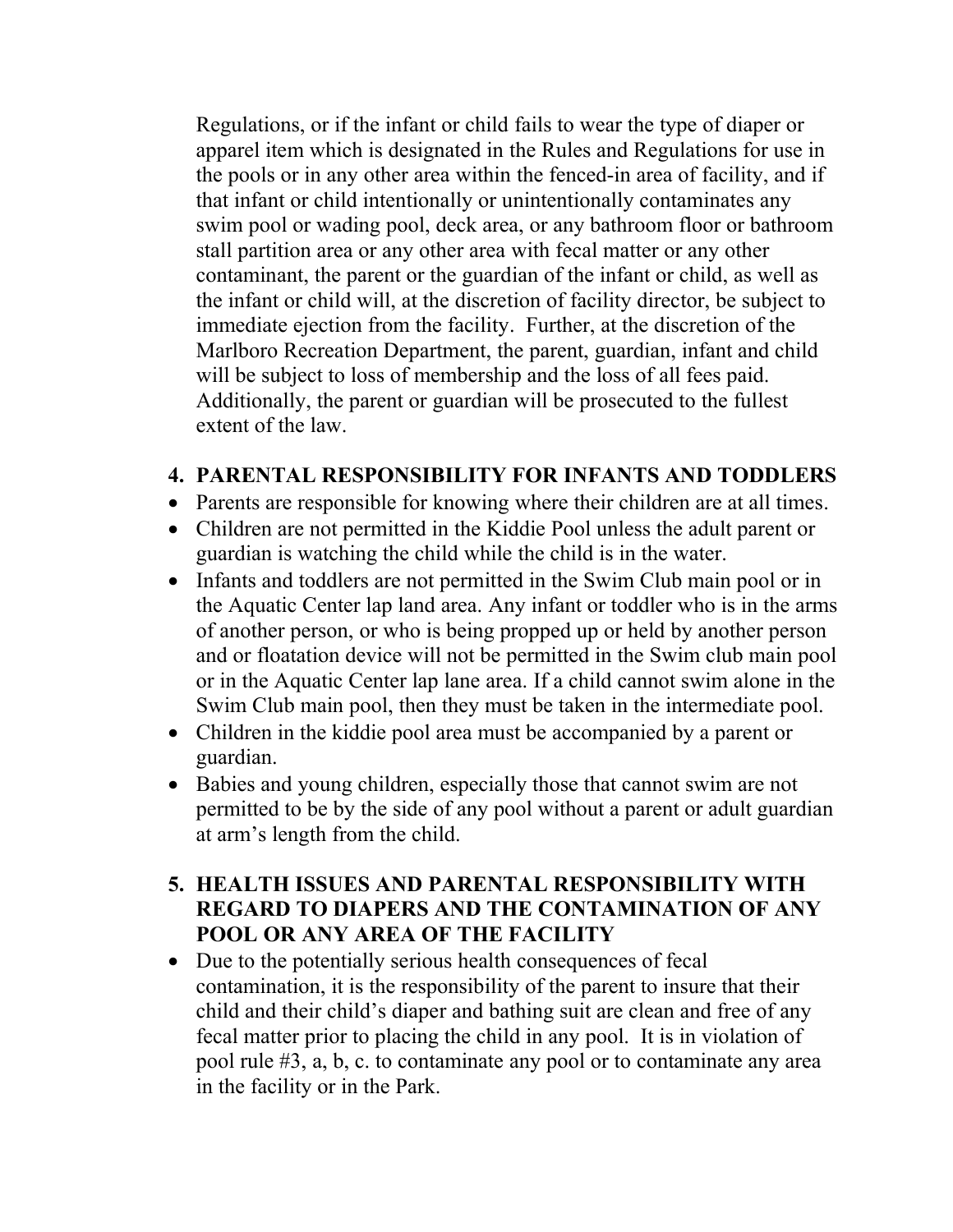- Regular disposable diapers are not permitted in any pool. Swim diapers are the only type of diaper which will be permitted in the kiddie pool and in the intermediate pool.
- All children in diapers must wear plastic pants such as reusable swim diaper with snug fitting elastic waist and leg bands.
- Infants and toddlers are not permitted to walk around the inside of the facility in a diaper. Any infant who is wearing a diaper on the deck or grassy area must also wear a bathing suit over the diaper.
- Parents rinsing off or cleaning the genital or rectal area of any child in a restroom sink or cleaning a soiled diaper or soiled clothes which are contaminated with fecal matter in a restroom sink will be ejected from the facility and their membership suspended.
- Parents rinsing off or cleaning a soiled diaper of the genital or the rectal area of any child in any pool will be ejected from the facility and their membership suspended.

## **6. DISORDERLY PERSONS**

- No person or group of persons shall engage in such loitering conduct as will clearly cause an immediate, actual physical violent reaction from any person or persons or will cause a threat to the peace and order of the public.
- Nor shall any person or group of persons engage in such loitering conduct which shall disturb a person of ordinary sensibilities as to cause such person to react immediately in such a way as to threaten by physical violence the peace and order of the public.
- Nor shall any person or group of persons engage in such loitering conduct which obstructs free passage of pedestrians at, in or near any pool, deck area, building, parking lot or vehicle, or the free passage of vehicles at, in or near any building, parking lot or vehicle.
- Nor shall any person or group of persons engage in such loitering conduct which obstructs the free passage of persons at or near any passage or walkway.
- Nor shall any person or group of persons engage in such loitering conduct which will obstruct, molest or interfere with any person lawfully in, or enjoying the Swim Club, the Aquatic Center or the Park.
- Where there is conduct in violation of the disorderly persons section, there must, in addition, be a refusal by the persons who engage in such conduct to obey a request by a supervisor or the on-duty manager of the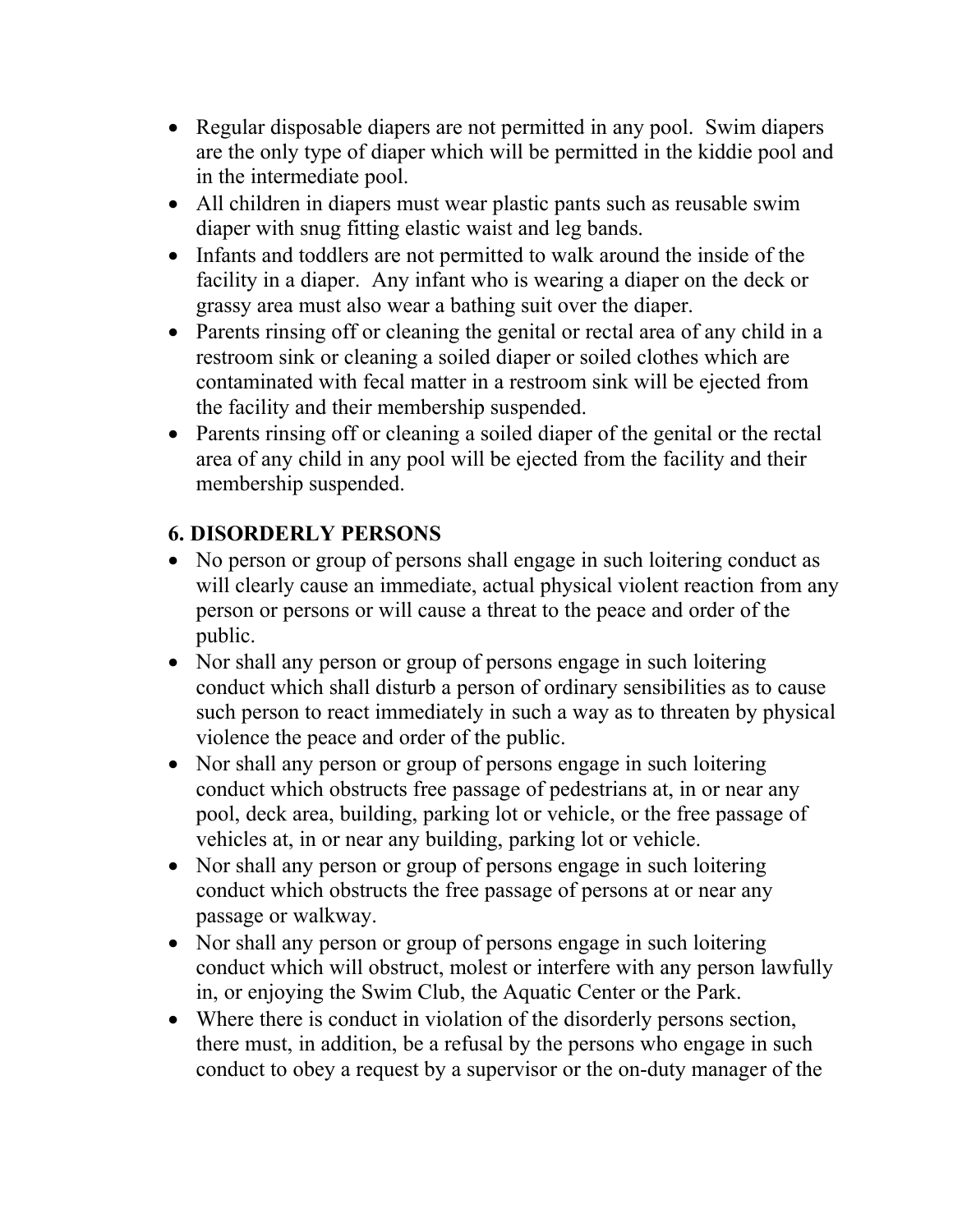facility to move on before the township police department is summoned for assistance.

### **7. NEW JERSEY STATE SANITARY CODE, CHAPTER IX, PUBLIC RECEATIONAL BATHING**

- Any person showing evidence of any communicable skin disease, sore or inflamed eyes, cold, nasal or ear discharges or any other communicable disease shall be denied admission.
- Any person with excessive sunburn, open blisters, cuts, or bandages shall be denied admission.
- Do not enter the water if you are experiencing or recovering from diarrhea or have any signs or symptoms of a gastrointestinal (stomach) disease in the past seven days.
- All children in diapers must wear plastic pants with snug fitting elastic waist and leg bands. Do not wash out soiled diapers in the bathing water.
- Children should be encouraged to use the restroom before entering the water, immediately report any "accidents" you observe in the bathing waters to a lifeguard.
- No animals, except for service animals, shall be allowed in the swimming pool, wading pool, hot tub, or spa area, dressing rooms, or other parts of the enclosure.
- Glass containers shall be prohibited in the food and drink areas.
- All persons shall shower before entering the water.
- Conduct which endangers the safety and comfort of others shall be prohibited.
- Outdoor bathing shall be prohibited during an electric storm
- Persons suspected of being under the influence of drugs or alcohol shall be prohibited from entering the water.

# **8. ALCOHOLIC BEVERAGES, DRUGS OR NARCOTICS**

No person shall possess or consume alcoholic beverages, drugs or narcotics within the fenced-in area of the facility or on the surrounding grounds of the Park. Nor shall any person be permitted within the facility or on the surrounding grounds of the Park, under the influence of intoxicating beverages, drugs, or narcotics. The facility management reserves the right to inspect coolers for glass, bottles or for alcoholic beverages.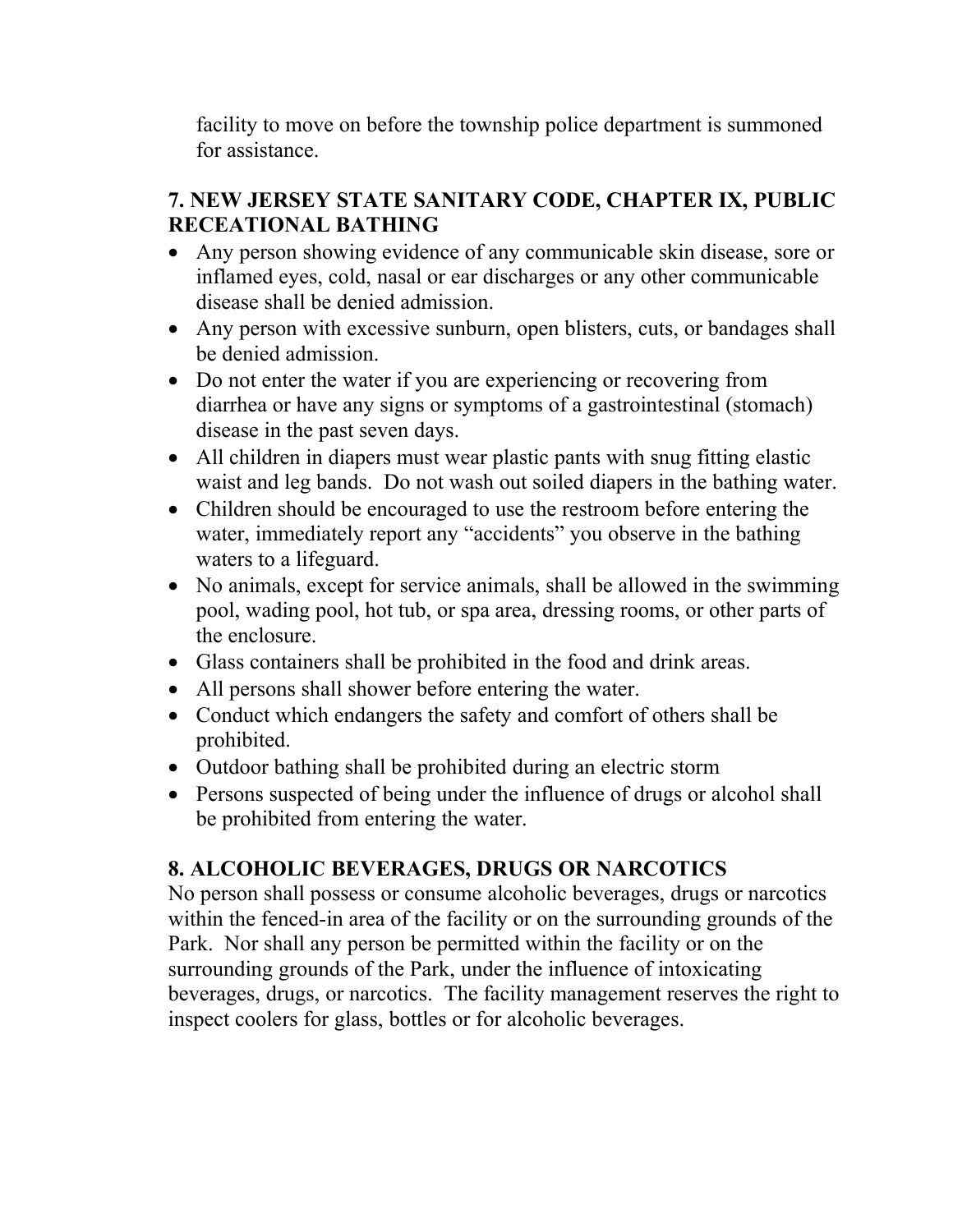### **9. POOL RELATED RULES AND REGULATIONS**

- Jumping from the deck into any pool is not permitted.
- Running is not permitted within the facility.
- Water guns are not permitted within the facility.
- Tennis balls or hard balls are not permitted in any pool.Additionally, management has the right to ask any member at any time to remove any ball or any object which may be thrown or tossed from any pool.
- No person may pick-up or lift any person in any pool and then support the person on their shoulders or toss or throw the person within the pool.
- No ball playing, splash or tag games in the pool when the pool is crowded.
- No excessive horseplay at the playground, in the pool or on the grassy area.
- No hanging on ropes or lane lines. Those requiring this type of support should not be in this depth of water.
- Playing, lingering or loitering on pool steps or ladders is prohibited.
- Swim Club members or guests will be paged only in a dire emergency.
- Cut-offs or inappropriate apparel will not be permitted in any pool.
- Infants and toddlers are not permitted in the Swim Club main pool. Any infant or toddler who is in the arms of another person, or who is being propped up or held by another person will not be permitted in the Swim Club main pool. (If a child cannot swim alone in the Swim Club main pool, then they must be taken into the Swim Club intermediate pool.)
- Playground equipment in the Swim Club kiddie pool area is for toddlers only. Children 7 years of age and older are not permitted to use the equipment.
- No member or guest shall use loudspeakers, public address systems or amplifiers within the facility or at the Park. Nor shall any portable radio, tape player, record or CD player or musical instrument or device be played in such a manner as to create a nuisance.
- No person shall intentionally or unintentionally destroy or damage or break any item or property belonging to the facility, to a member or guest, or to an outside contractor.
- There is no pushing into any pool. Any person who pushes another person into a pool is subject to ejection from facility.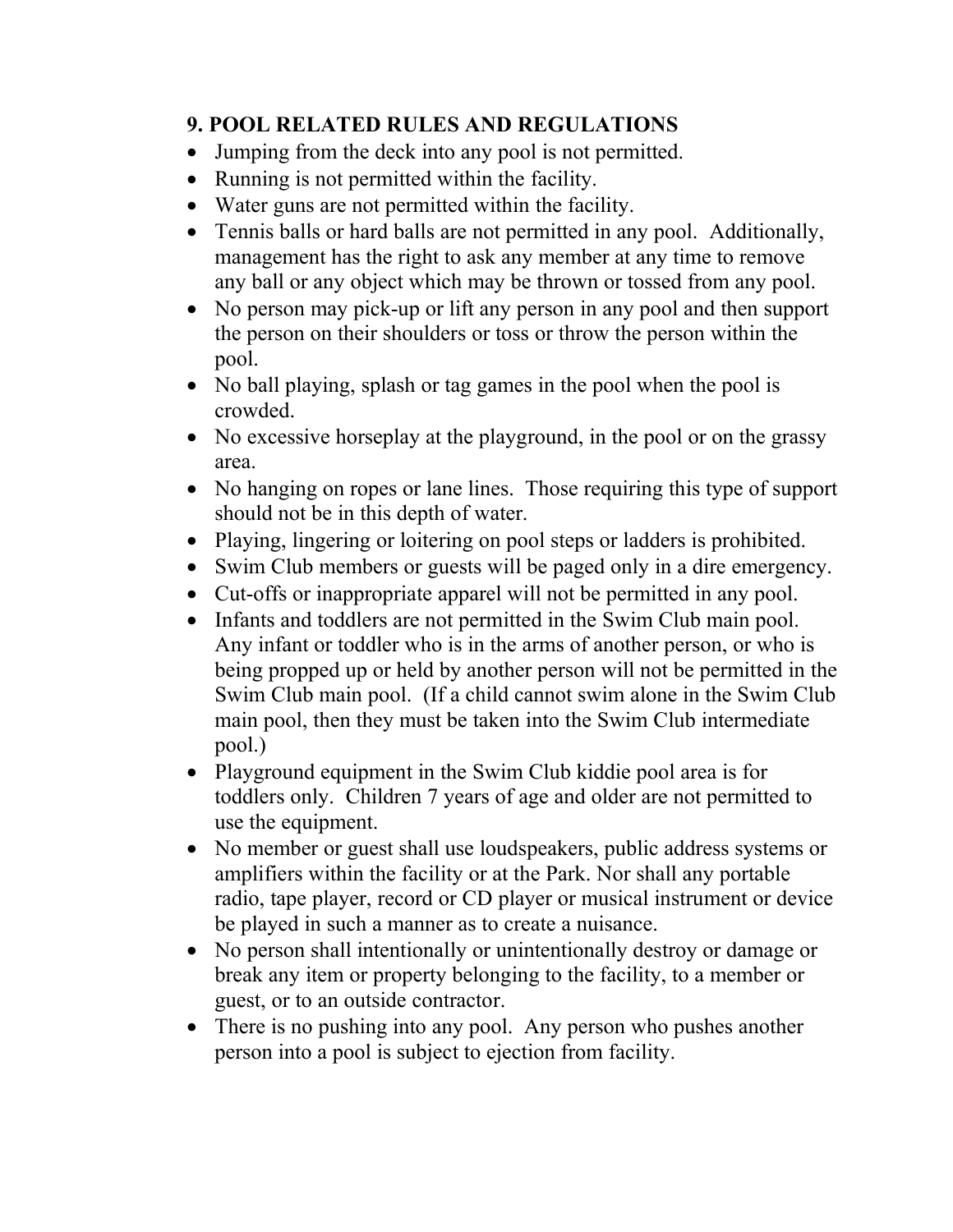#### **10. GROUP USE**

No group of fifty (50) or more persons shall use the facility without first having obtained a group use approval, no later than seven (7) days prior to the proposed date of use. Group use may be limited to designated areas. Adult supervision of children's groups is required at all times.

### **11. COMMERCIAL USES**

- No person shall engage in any commercial enterprise including but not limited to the offering of services, soliciting, selling or peddling any liquids or edibles for human consumption or the distribution of circulars or hawk, peddle or vend any goods, ware or merchandise within the Park, except as provided by the Marlboro Recreation Department.
- No persons shall cut, carve, paint, mark, paste or fasten on any tree, fence, wall, building or other object within the Park, any bill, advertisement or inscription. Nor shall any person distribute, cast, throw or place any handbill, pamphlet, circular, advertisement or notice of any kind within the Park.
- No person shall tell fortunes, play at games or chance, or use any gambling device within the Park except as provided for by special permission of the Swim Club Director..

#### **12. FIRES and FIREWORKS**

- No person shall build, light or maintain a fire or flame within the facility or the Park except as provided for by special permission of the on-duty manager or the Swim Club Director..
- No person shall possess, discharge or set-off within the facility or the Park, any firecrackers, torpedoes, rockets or other fireworks.

#### **13. NATURAL FEATURES**

• No person shall pick flowers, foliage, berries or fruit or cut, break, dig up or in any way mutilate or injure any tree, shrub, plant, fern, grass, turf, railing, seat, fence, playground, structure or any other object within the facility or the Park.

#### **14.RESTRICTED USES AND AREAS**

• No person shall enter upon any undeveloped or wooded area of the facility or the Park.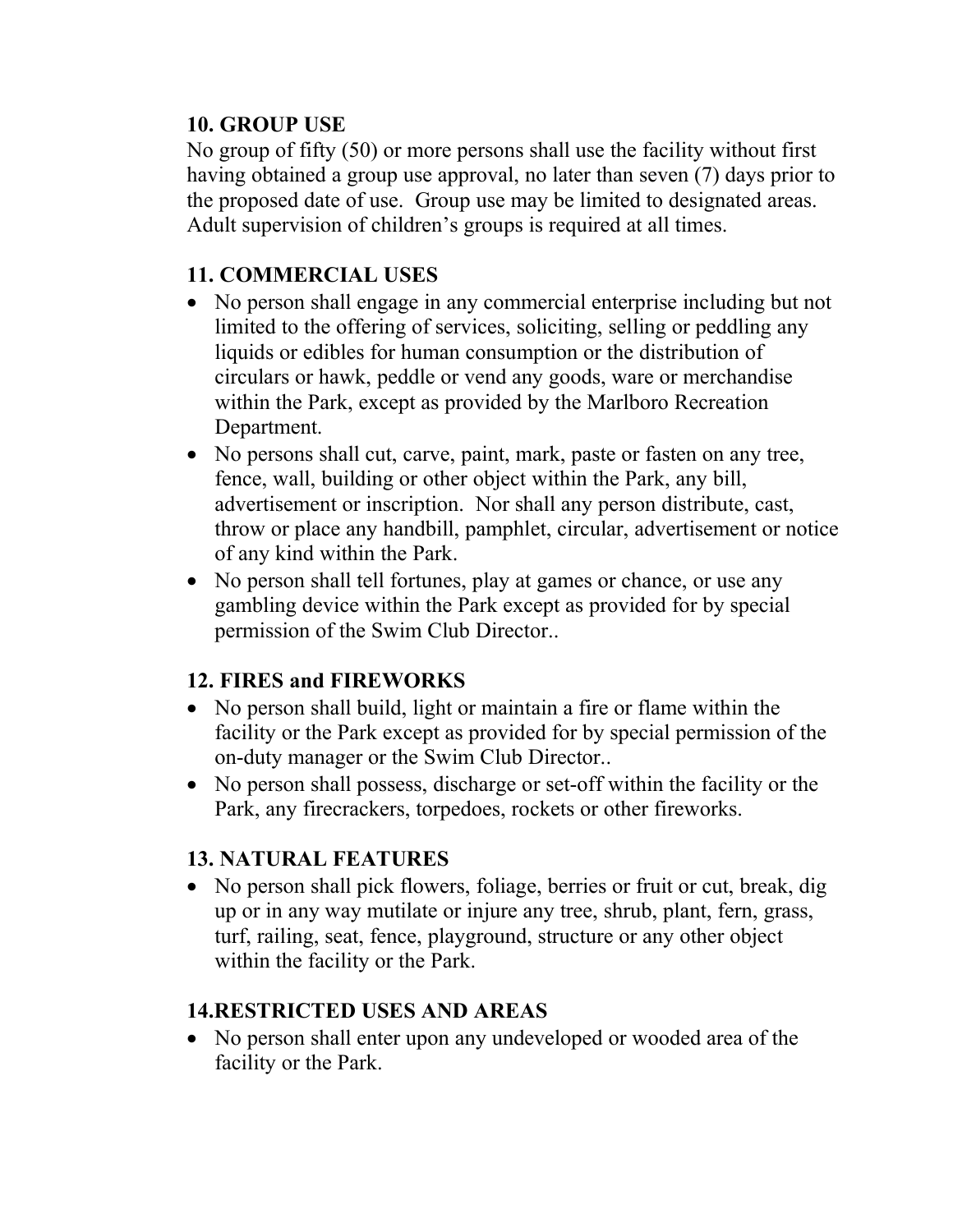- Nor shall any person participate in an activity that is prohibited as indicated by sign or notice.
- No person shall throw, cast, catch, kick or strike any baseball, golf ball, football, basketball or any object within the facility or the Park, except in areas designated or posted for this purpose by the on-duty manager.

### **15. PETS**

• Pets or small animals except for service animals are not permitted within the fenced-in facility area except by permission of the on-duty manager. Within the park, dogs and cats must be kept on a leash not exceeding six feet in length. No domestic animal shall be permitted to run at large within the Park either with or without a keeper, except in those areas designated for that purpose by the Marlboro Recreation Department.

## **16. VEHICLES**

- Footpaths or walks established for pedestrian travel shall not be used for vehicular travel. The use of mopeds, motorcycles or motorized bikes will be limited to roadways, drives, and parking areas as established and opened to all other vehicular traffic.
- No person shall drive or propel over any road within the Park, any vehicle at a rate of speed greater that fifteen (15) miles per hour or the speed limit as established for the Country Park.
- The cleaning, waxing or repairing of vehicles is not permitted in the Park.

## **17. PARKING LOT (Marlboro Swim Club)**

- Parking lot regulations are pursuant to Municipal Code (Article III Township Swim Club [adopted 1-24-80 by Ord. No. 1-80, 103-10)
- A vehicle shall only park head on at a concrete block at an angle of ninety (90) degrees at the Marlboro Township Swim Club.
- Additionally, the failure of any member to park according to Township Ordinance No. 1-80, 103 can result in loss of membership at the facility.

#### **18. SMOKING**

• The Marlboro Swim Club and the Marlboro Aquatic Center are smoke free facilities.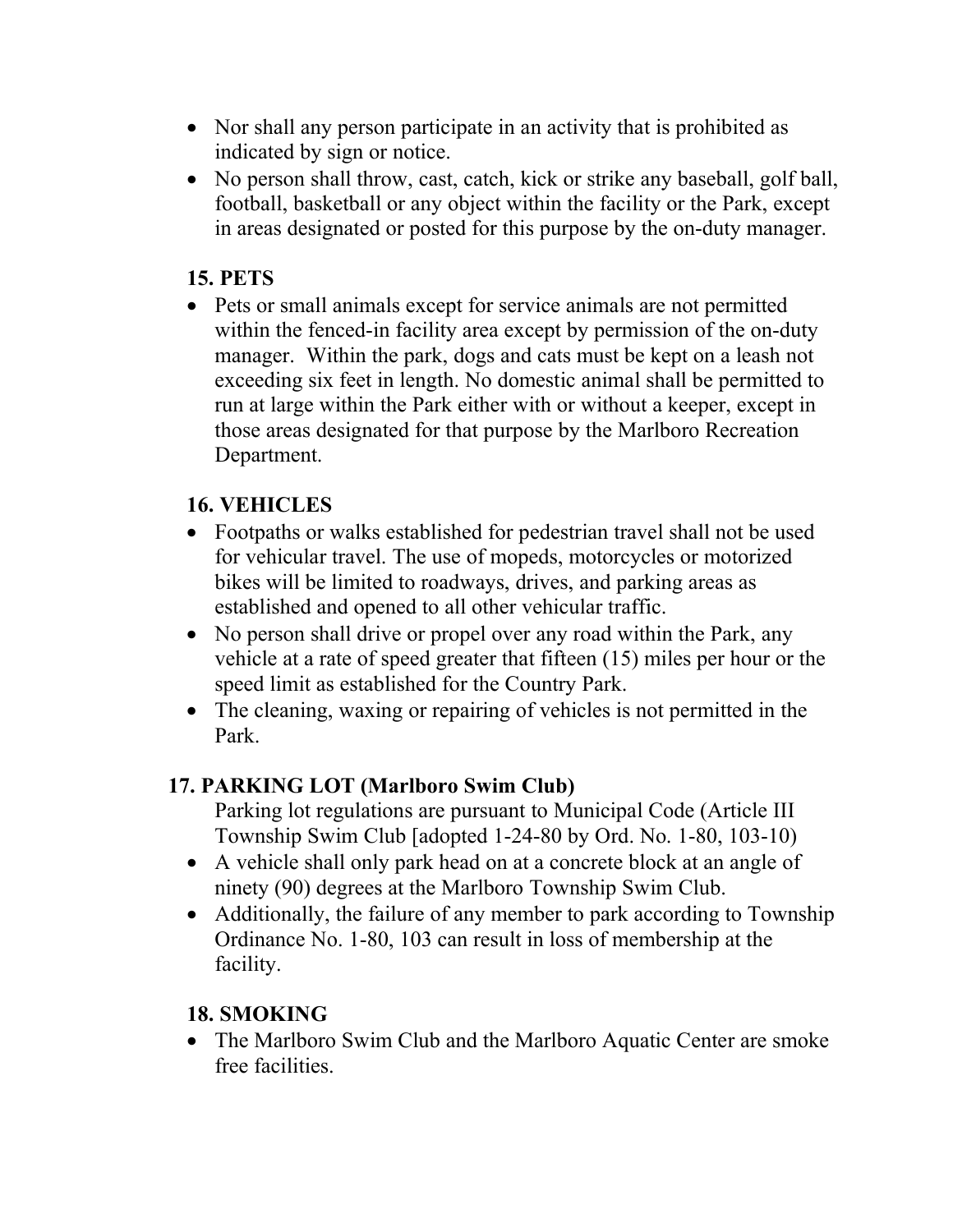- Smoking is not permitted on the lawn or the deck area or inside any building.
- Children under 18 years of age are not permitted to smoke within the facility or outside the facility including the parking lot or the park grounds.
- The Marlboro Swim Club provides a smoking area on the island in the entry way circle.
- Cigarette butts must be disposed of properly in the ashtrays provided outside of the facility.

#### **19. LANES FOR LAP SWIMMERS (Swim Club)**

- Lap lanes are for adult lap swimmers only; however children may request the use of a lap lane. Authorization for children to swim in a lap lane is subject to approval by the on-duty manager.
- The lap lane next to the pool wall is for standing adults and lap swimmers only.
- The inner two (2) swim lanes are for adult lap swimmers only.
- Members are not permitted to cut across lap lanes to enter or to exit the main pool.
- Lap swimmers must stay to the right. Slower swimmers must yield to faster swimmers.

## **20. USE OF FACILITY UMBRELLAS**

- Members and guests are not permitted to raise or lower umbrellas. Umbrellas are to be raised or lowered by employees only.
- Umbrellas are for use by more than one family and are to be shared.
- Members are not permitted to spread out their personal items under an umbrella to restrict the use of the gazebo by another member.
- Umbrellas cannot be reserved, held or saved. The member must be present at the facility to hold an umbrella. Items placed under an umbrella to save it will be removed by the management.
- The closing of umbrellas due to excessive wind conditions will be at the discretion of the management.

## **21. FOOD AND BEVERAGES**

• Members and guests are not permitted to leave any trash, papers, cups, cans, plastic bottles or garbage within the facility, in the parking area or anywhere within the Park. Trash must be deposited in waste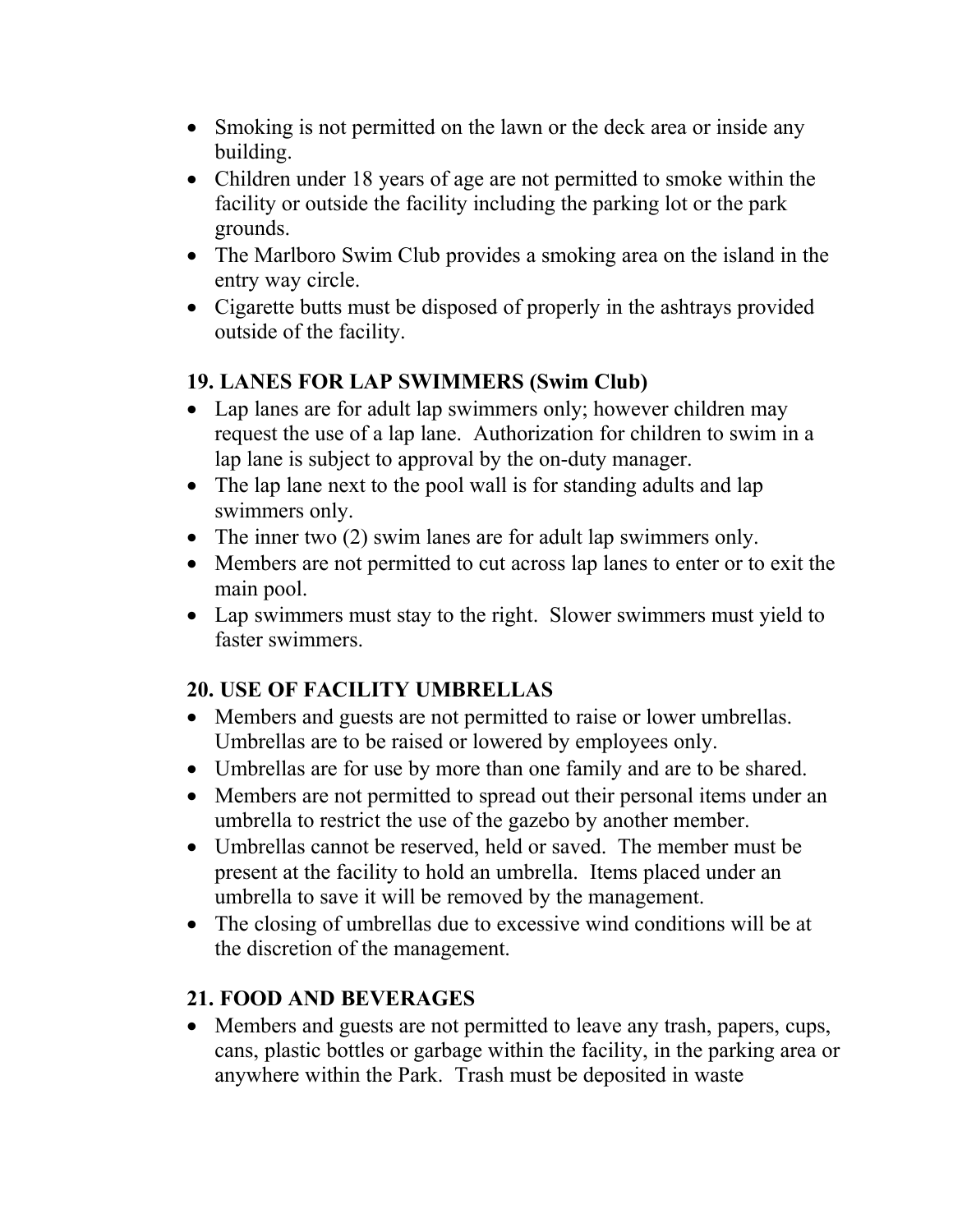receptacles. Soda cans and plastic bottles must be placed in recycling containers.

- Any member or guest that litters inside or outside of the facility will be subject to disciplinary action or loss of membership.
- Gum chewing is not permitted within the facility.
- Glass of any kind is not permitted within the facility.
- Alcoholic beverages are not permitted within the facility.

## **22. DIVING RULES** (Swim Club)

- Improper diving can cause serious injury. Therefore, diving is only permitted in the diving tank from a diving board. Diving is not permitted in any other pool in the facility. Any member violating this rule will be subject to ejection from the facility.
- Only one person at a time is permitted on a diving board.
- Swimming is not permitted in the diving tank unless authorized by the manager on duty.
- A splash jump and/or a splash dive is permitted from both boards
- Divers are to dive straight off the diving board, not off to the sides.
- Non-swimmers are not permitted in the diving pool area.

## **23. SLIDE RULES** (Swim Club and Aquatic Center)

- The slide area is restricted to swimmers only. Non-swimmers are not permitted in the slide area or on the slide platform.
- Maximum operational load is one (1) person. Person's weight cannot exceed 300 lbs.
- Children under 48 inches tall are not permitted on the slides or the slide platform. This height requirement will be strictly enforced.
- The lifeguard on the slide platform shall be responsible for loading each swimmer into the flume.
- Eyeglasses and goggles are not permitted on any slide.
- Bathing Suits Swimwear with exposed zippers, buckles, plastic or metal rivets, or any other plastic or metal ornamentation are not permitted.
- Single riders only. Only one rider to enter the flume at a time.
- Never form chains.
- Slide must be ridden feet first lying on your back with your legs firmly crossed at the ankles. Arms should be folded across the chest to prevent elbows from contacting the flume.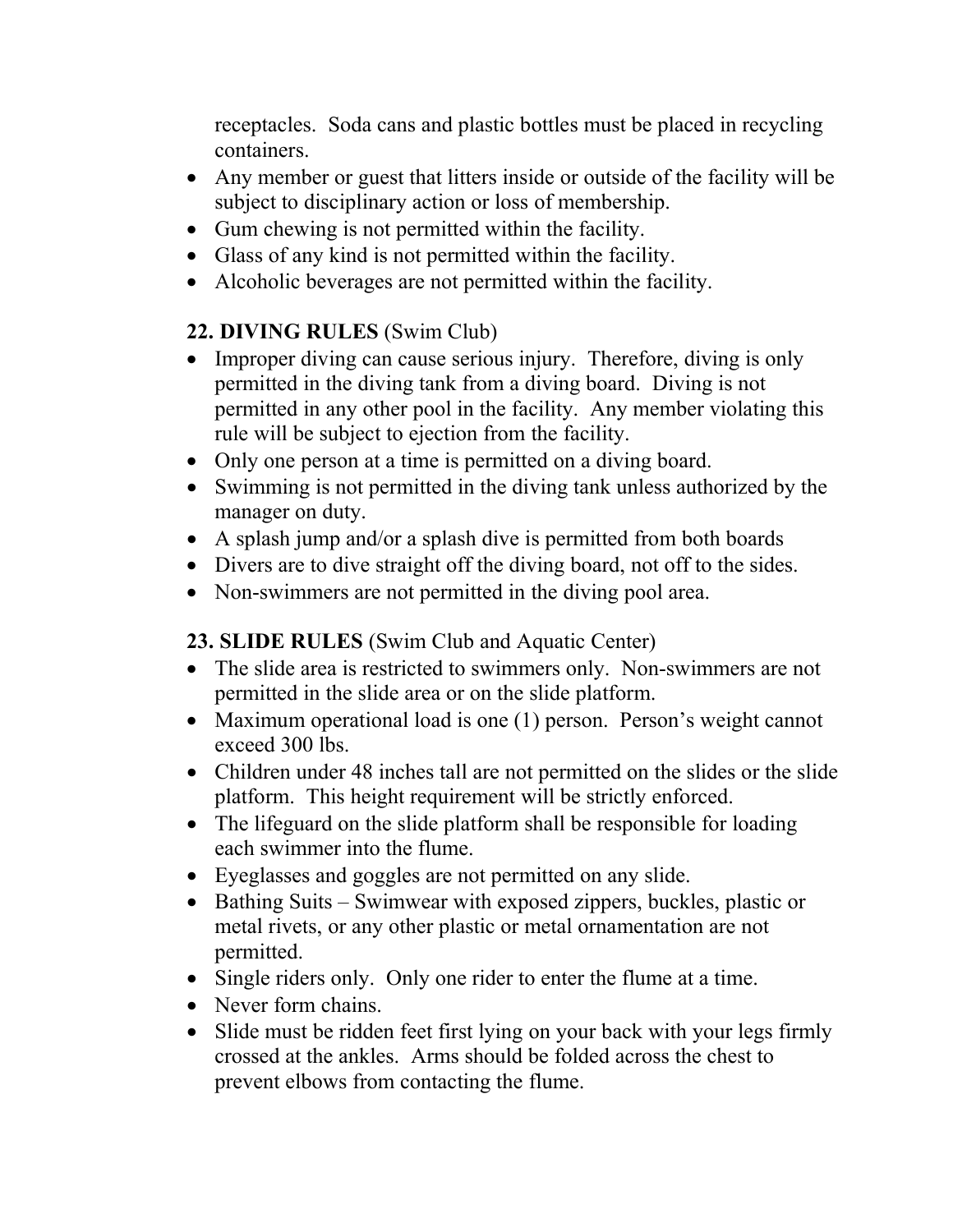- Riders must wait for the employee's start signal before they enter the flume and start the ride.
- Do not uncross your legs or attempt to sit up before you come to a stop in the pool.
- Do not run, dive, stand, kneel rotate or stop in the slide.
- At the end of the slide, obey all instructions by the lifeguard and exit the pool quickly.
- CAUTION: For reasons of safety, pregnant women and persons with heart conditions or back trouble should not ride slide.
- Based upon the requirements noted above (A through N), the employee stationed on the slide platform will be responsible for determining if a member shall be permitted to use the slide. Children who can swim but who do not meet the height requirement will not be allowed to use the slides.
- Any child or adult who enters upon the platform and is instructed by the employee to either follow a rule as noted above in (A through O) or is told by the employee not to enter the slide, and then enters the slide, or intentionally or unintentionally disregards a rule, or challenges the employee concerning the rule, using threatening, abusive, boisterous, insulting or indecent language or gestures, shall be subject to ejection from the facility, loss of membership and loss of fees paid.

## **24. GUEST POLICY**

- Members failing to declare their guests at the admission gate are subject to loss of membership.
- Guests will be permitted into the facility only if accompanied by a member and upon presentation of guest book electronic coupons.
- The payment for a guest book is not refundable.
- Members are responsible for the actions of their guests.

## **25. FLOATION DEVICES, SNORKELS, HARD BALLS**

- Main Pool: Kick boards and noodles are permitted in the main pool. No other flotation devices of any type are allowed.
- Intermediate Pool: The following types of flotation devices are permitted in the intermediate pool
	- Swimmies/arm floats/noodles
	- Body Vests/Kick Boards
	- Swim Bubbles Tubes with inserts for legs and feet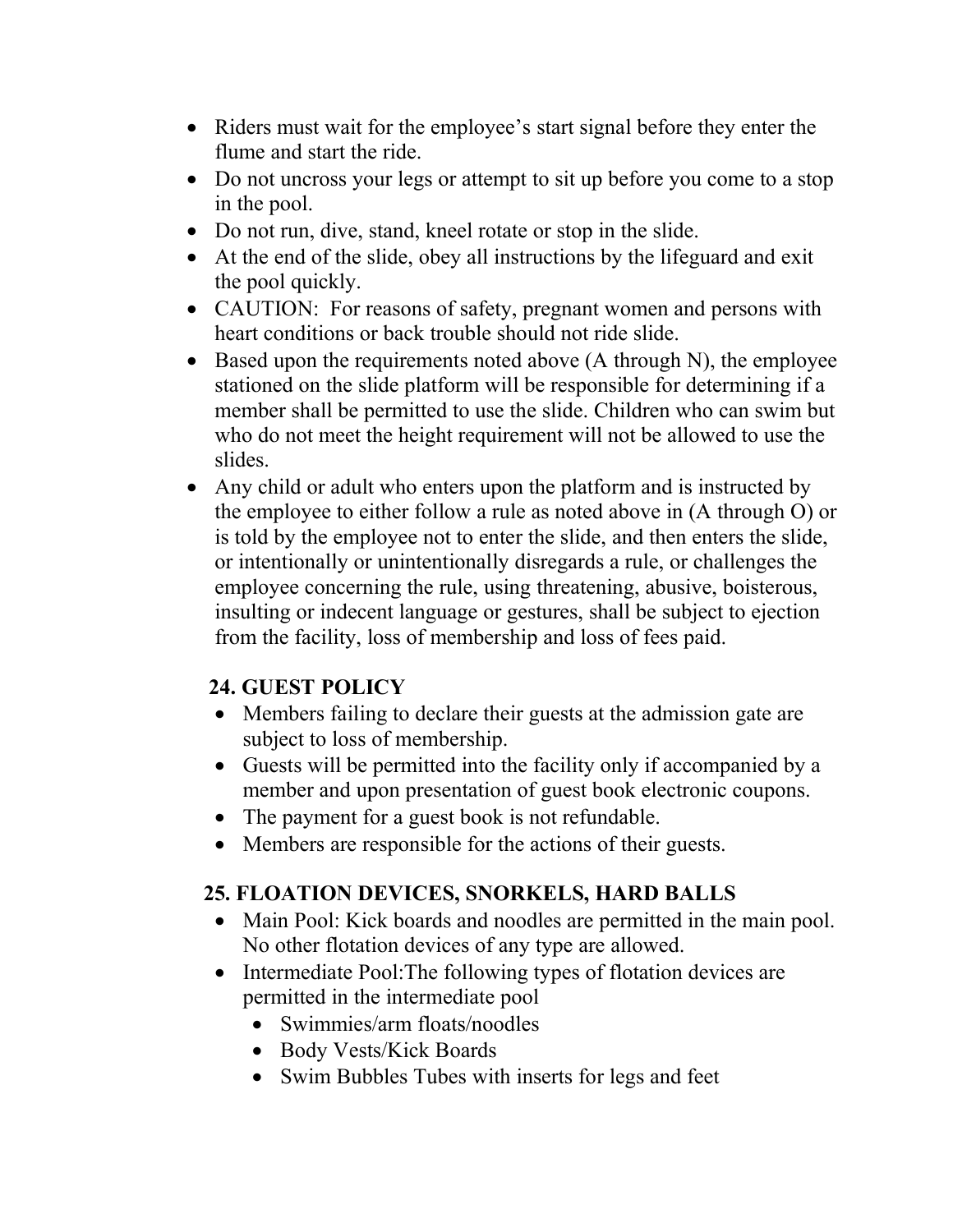### **THE PARENT OR AN ADULT GUARDIAN MUST BE IN THE POOL WITH THE CHILD AT ARMS LENGTH WHEN ANY TYPE OF FLOATION DEVICE IS USED.**

- Swim Club Diving Tank: Flotation devices are not permitted in the diving tank.
- Other Devices: Snorkels and other types of breathing apparatus are not permitted in any pool. Hard Balls such as tennis balls are not permitted in any pool.
- The use of any flotation device in any pool will be at the discretion of the on-duty manager. If the on-duty manager feels that a flotation device is inappropriate for any reason, management reserves the right to prohibit the use of the device.

### **26. SPECIAL MEMBERSHIP EVENTS**

- The Marlboro Recreation Department has the authority to schedule special events for the membership.
- At the discretion of the Marlboro Recreation Department, attendance at special events may be limited to certain members of the facility. Restrictions may include but are not limited to fulltime members, senior members or adult members.
- The Marlboro Recreation Department has the authority to close the facility early to the general membership on those days when special events are scheduled.

### **27. AUTHORITY TO CLOSE THE FACILITY OR TO CLOSE A POOL**

- The on-duty manager has the authority to:
- Close any pool, program or water slide at any time.
- Change the configuration of any pool at any time by installing or removing lane lines or rope / float lines.
- Close the facility earlier than the scheduled closing time.
- Keep the facility open later than the scheduled closing time.
- The decision to close the facility or to close any pool may be based upon any of the following conditions:
- The number of patrons using the facility
- Staff availability
- Weather